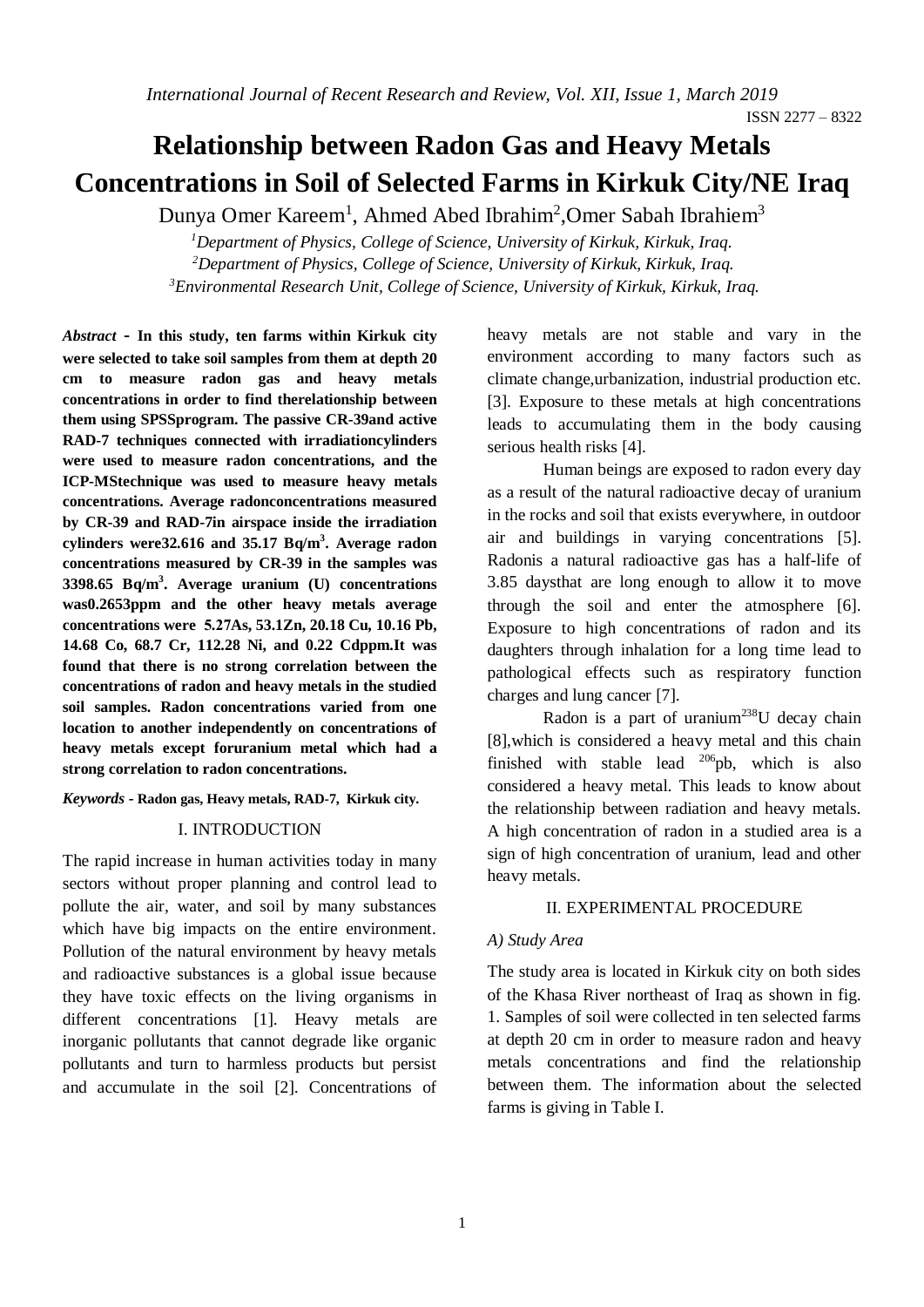

Fig.1. Location of the study area.

## *B) Preparation of Samples to Measure Heavy Metals Concentrations*

Soil samples were dried at room temperature for three days, after that it was sieved by a sieve (180 microns) to obtain a homogeneous powder, then 0.5 g of each sample weighed by a sensitive balance and placed in small bags to be sent to Acme lab in Canada in order to measure heavy metals concentrations by using ICP-MS technique, which is a powerful technique for trace analysis of metals and it is preferred for ultratrace levels due to its higher sensitivity, selectivity, and detection limits is much lower than other multi-metal techniques[9].

## *C) Preparation of Samples to Measure Radon Concentrations*

Radon concentrations were measured in soil samples at depth 20 cm by CR-39 as a passive techniquewhich is an organic nuclear detector, and RAD-7 as an active technique which is a true, real-time continuous radon monitor [10,11]. For this purpose irradiation cylinders (long cylinders) were designed, made by plasticwith dimensions (30 cm high and 7 cm diameter) with two connected valves, filled with soil samples to 3 cm height and the CR-39 detector was placed 25 cm away from the surface of the samples and closed tightly for two months to reach equilibrium radiation between radium and radon during this time period. After that they connected to RAD-7 by the valves to measure

radon concentrations in the airspace inside the cylinders using grab protocol as shown in Fig. 2, after the measurements were finished the CR-39 detectors were etched in 6.25N (NaOH) at 70 ˚C for 3 h and studied under optical microscope at 40X magnification in order to see the effects of radon that's formed on the surface of the CR-39 detectors.



Fig. 2. Measuring radon concentration of soil samples in the Lab by RAD-7.

## *D) Radon and Uranium Concentrations Measurement*

Radon concentrations in airspace inside the irradiation cylinders that contain soil samples can be calculated from equation below [12].

$$
C_a = \rho / \eta T \tag{1}
$$

Where ρ is the track density on the exposed detector  $CR-39 (Tr/cm<sup>2</sup>), T$  is the exposure time of the samples  $(days)$ ,  $\eta$  is the detection efficiency of the irradiation cylinder  $(0.66$  Tr.cm<sup>-2</sup>.d<sup>-1</sup>/ Bq.m<sup>-3</sup>) [10].

To calculate radon concentrations in the soil samples, equation (2) can be used [13]

$$
C_s = \lambda_{Rn} C_a H T / L \tag{2}
$$

Where  $C_s$  is the radon concentration in the samples  $(Bq/m<sup>3</sup>)$ ,  $C_a$  is the radon concentration in airspace inside the irradiation cylinders  $(Bq/m^3)$ ,  $\lambda_{Rn}$  is the decay constant of radon  $(0.1814 \text{ day}^{-1})$ , H is the height of airspace in the irradiation cylinders (25 cm), L is the thickness of the sample in the irradiation cylinders (3 cm), T is the time of irradiation (days).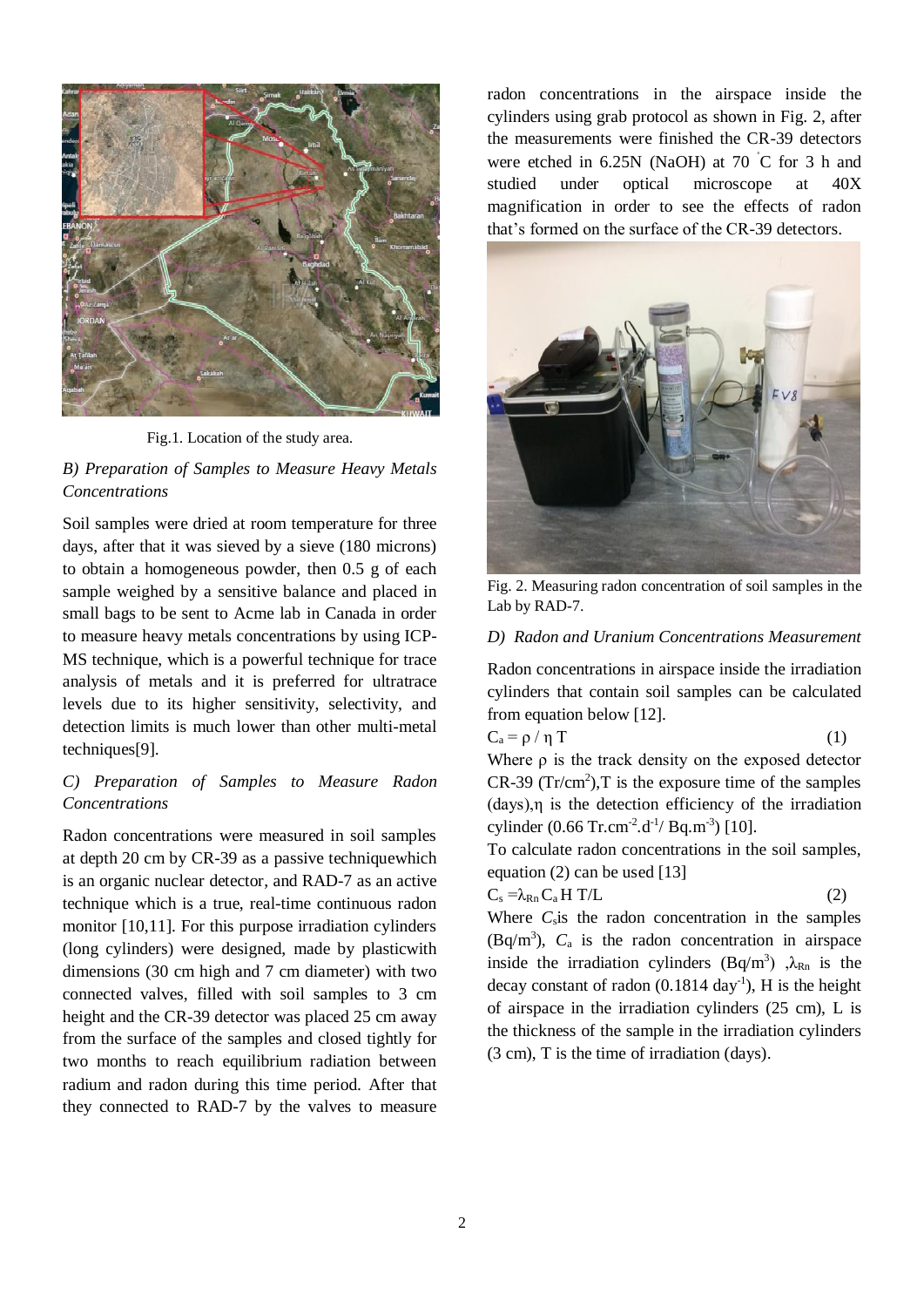To calculate uranium concentrations in the soil samples in (ppm) unit the number of radon atoms must be calculated using equation below [14]

 $A_{\rm Rn} = \lambda_{\rm Rn} N_{\rm Rn}$  (3)

From  $N_{Rn}$  one can determine the number of uranium atoms in the samples, using the equation of ideal radiation equilibrium [15]

 $\lambda_n N_n = \lambda_{Rn} N_{Rn}$  (4)

Where,  $\lambda_{\rm u}$  is the decay constant of uranium (4.883x10)  $^{18}$  d<sup>-1</sup>).

Uranium weight in the samples in (g) unit can be calculated from equation (5)

 $W_U = N_U M_U / N_A$  (5)

Where  $M_{\text{u}}$  is the mass number of uranium,  $N_{\text{A}}$  is the Avogadro number  $(6.02 \times 10^{23} \text{ mol}^{-1})$ .

Uranium concentrations in(ppm)unit can be calculated from equation (6)

 $C_U = W_U / M_S$  (6)

Where,  $M_s$  is the mass of the studied soil samples in (g) unit [14].

## III. RESULTS AND DISCUSSIONS

#### *A) Radon and Uranium Concentrations*

Radon concentrations values in airspace inside the irradiation cylinders obtained from passive CR-39 and active RAD-7 techniques were found in a good agreement and fig. 3 shows the linear relation between CR-39 and RAD-7. Radon average concentrations in the airspace of irradiation cylinders measured by RAD-7 and CR-39 were  $35.17$  and  $32.616$  Bq/m<sup>3</sup>. Radon concentrations in the airspace of irradiation cylinders measured by RAD-7 were ranged from  $25.1Bq/m<sup>3</sup>$  in S6, S7, and S10samples to  $58.6Bq/m<sup>3</sup>$  in S1sample. While Radon concentrations in the airspace of irradiation cylinders measured by CR-39 were ranged from  $23.86Bq/m^3$  in S7sample to  $46.98Bq/m^3$ in S1sample. Radon concentrations in the airspace of irradiation cylinders and samples measured by CR-39 depended on the track density on the exposed surface of the CR-39 detector, and the exposure time of the samples (days) and the irradiation cylinder dimensions.

Radon concentrations in the samples were ranged from  $2425.9431$  Bq/m<sup>3</sup> in S7 sample to  $4796.4319Bq/m<sup>3</sup>$  in S5sample. Uranium concentrations were ranged from 0.192 ppm in S7sample to 0.367 ppm in S5 sample.There was variation in the results of the studied soil samples due to the difference in soil type and the geological structure of the area. Fig. 4,5, 6 and Table II show radon concentrations in airspace inside the irradiation cylinders  $(C_a^{222}Rn)$  measured by RAD-7 and CR-39, and concentrations of radon  $(C_s^{222}Rn)$  and uranium  $(C_sU)$ in the soil samples.

## *B) Heavy Metals Concentrations*

The analysis results of the heavy metals are ranged in Table III and shown in Fig.7. Nickel (Ni) concentrations ranged from 91.3 ppm in S1 sample to 124.9 ppm in S7 sample. Chromium (Cr) concentrations ranged from 58 ppm in S1sample to76 ppm in S8 sample. Zinc (Zn) concentrations ranged from 44 ppm in S4 sample to 63 ppm in S10 sample. Copper (Cu) concentrations ranged from 16.4 ppm in S1 andS2 samples to 23.1 ppm in S10 sample. Cobalt (Co) concentrations ranged from 12.2 ppm in S1 sample to 16.7 ppm in S7 sample. Lead (Pb) concentrations ranged from 7.5 ppm S1 and S3 samples to 13.1 ppm in S5 sample. Arsenic (As) concentrations ranged from 4.9 ppm in S2 sample to 6.3 ppm in S3 sample. Cadmium (Cd) concentrations ranged from 0.2 ppm to 0.3 ppm where the highest values were in S1 and S3 samples and the other samples recorded lower values.

Concentrations of heavy metals in the soil depend mainly on the geological structure of the studied area, sources of pollution and the type of technique used for measurement. Measuring a metalsconcentrations usingan ICP-MS technique shows a different result than that measured using the AAS or X-RAY techniques or other techniques. Also the concentrations of heavy metals depend on the depth at which soil samples were taken from, the concentration of a metal at a depth of 20 cm is not the same at depth of 10 cm or 30 cm.

## *C) Relationship Between Radon and Heavy Metals Concentrations*

Statistical package for the social sciences (SPSS) program has been used to find the correlation factor between radon concentrations with heavy metals concentrations. However, it was observed that there is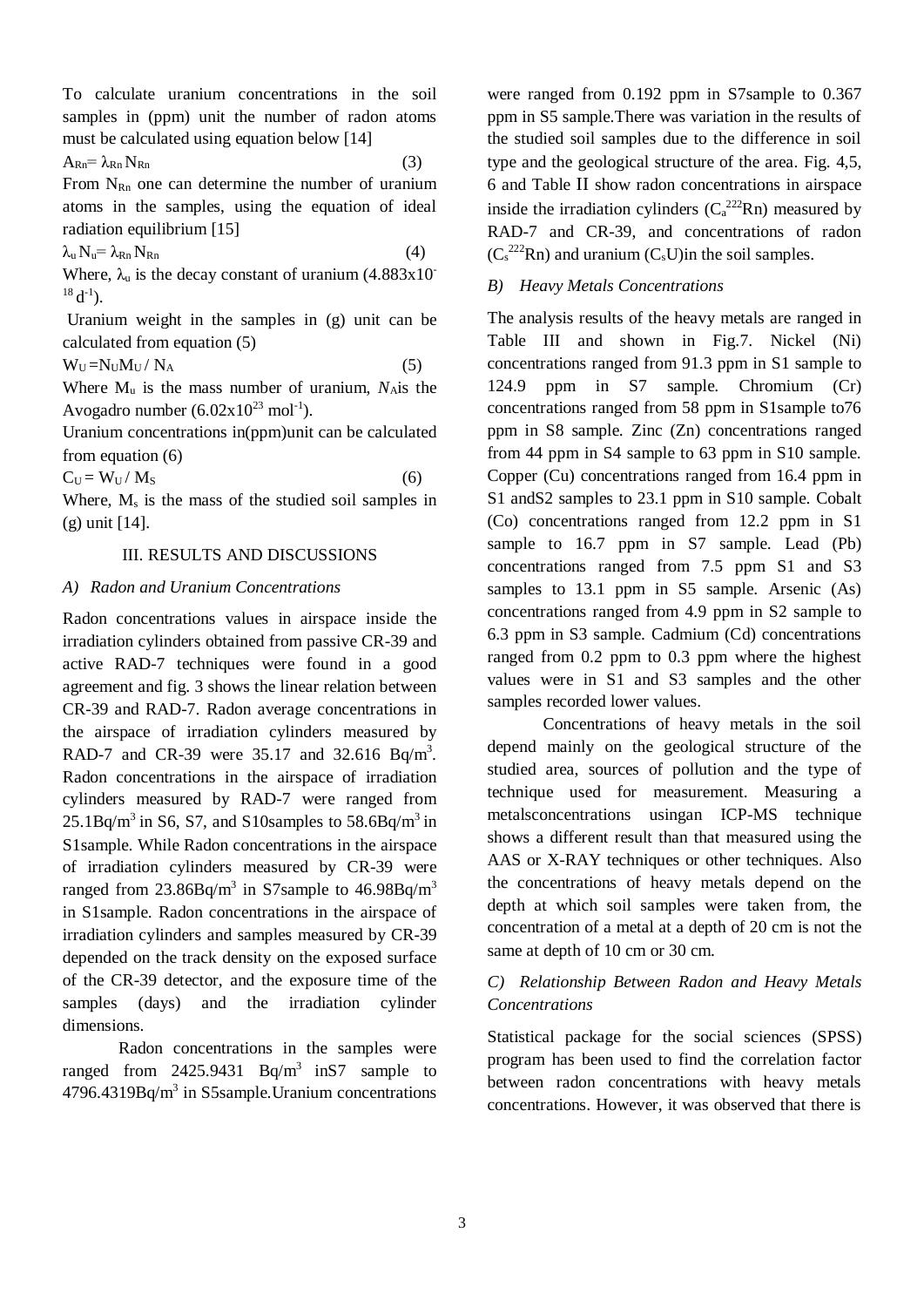a difference in the correlation factor between the concentrations of radon and heavy metals from one technique to another, where the correlation factor for radon concentrations measured by RAD-7 and heavy metals was not as that measured by CR-39 because of the accuracy difference between the techniques.

Radon concentrations measured by RAD-7 has apositivecorrelation to Cd and U metals and negative correlation to As,Cu,Co,Cr,Pb,Zn and Ni metals, the highest correlation was 0.850 for U and the lowest was -0.672 for Co. Radonconcentrations measured by CR-39 detectors have a positive correlation to Pb,Cd and U metals and negative correlation to As,Cu,Co,Cr,Zn and Ni metals, the highest correlation was 0.989 for U and the lowest was -0.426 for Co.

The highest concentrations of uranium, lead, and radon in the soil samples were found in S5sample. This is due to the fact that radon and lead both are one of the results or products of the uranium  $(^{238}U)$  decay chain which ended by stable lead  $(^{206}Pd)$  after chain of decays of the daughter radon  $(^{222}Rn)$ . On the other side, the lead concentrations in the other soil samples showed random variation and less dependent on the radon and uranium concentrations in that samples. Also, radon concentrations varied from one location to another independently on concentrations of heavy metals concentrations except for uranium which was the only metal among the measured metals has strong correlation to the concentrations of radon. Table IV shows the results of correlation factor between concentrations of radon and heavy metals and Fig. 8 shows radon  $(Bq/m^3)$  and heavy metals(ppm) concentrations in soil samples.

It was difficult to find aevident relationship between radon and heavy metals concentrations in the studied soil samples because the soil samples during preparing them for the measurement process influenced by the externalconditions. Also, the soil samples were taken from farms irrigated with Khasa river water that mixed with untreated wastewater which is contaminated with high concentrations of heavy metals, and these concentrations change rapidly and continuously and effected on the soil coality.

There were no previous studies in this field to know what they found in their studies and compare their results with the results obtained in the current study. Therefore, this field requires further studies for different sites and samples and to include more metalsand all radiations types and find their impacts on the environment and public health.

#### IV. CONCLUSION

In the present study radon and heavy metals concentrations measured for soil samples taken from selected farms in Kirkuk city on both sides of khasa river northeast Iraq. The highest radon concentration in the soil samples was found in sample S5 which was 4796.4319 Bq/m<sup>3</sup> and the lowest was in sampleS3 which was  $2777.3858$  Bq/m<sup>3</sup>. Average concentrations value of the heavy metals in unit ppm have an order (112.28Ni<68.7Cr<53.1Zn<20.18Cu<14.68Co<10.16 Pb  $>5.27As > 0.22Cd$ . Statistical package for the social sciences (SPSS) program was used to find the relationship between radon and heavy metals concentrations. It was found that there is no strong correlation between the concentrations of radon and heavy metals in the studied soil samples except with uranium which had a strong correlation to radon concentrations.

#### V. REFERENCES

- [1] M. J.Issa ,A. SH. Qanber, "Assessment of Heavy Metal Contamination in Euphrates River Sediments from Al-Hindiya Barrage to Al-Nasiria City, South Iraq," Iraqi J. Sci., vol.57, no1 3, pp.184-193, 2016.
- [2] R. A. A. Hanan, A. G. Khaled, and M. G. Hassan, "Heavy Metals in Soils and Plants from Various Metal- Contaminated Sites in Egypt," Terr. Aquat. Environ. Toxicol., vol. 1, no. 1, pp. 7–12, 2007.
- [3] L. N. M. Tawfiq, K. A. Jasim, and E. O. Abdulhmeed, "Pollution of Soils by Heavy Metals in East Baghdad in Iraq," Int. J. Innov. Sci. Eng. Technol., vol. 2, no. 6, pp. 181–187, 2015.
- [4] H. R. Habib, S. M. Awadh, and M. Z. Muslim, "Toxic Heavy Metals in Soil and Some Plants in Baghdad , Iraq," J. Al-Nahrain Univ., vol. 15, no. 2, pp. 1–16, 2012.
- [5] Y. M. Z. Al-bakhat, N. H. K. Al-ani, B. F. Mohammed, N. H. Ameen, Z. A. Jabr, and S. H. Hammid, "Measurement of Radon Activity in Soil Gas and the Geogenic Radon Potential Mapping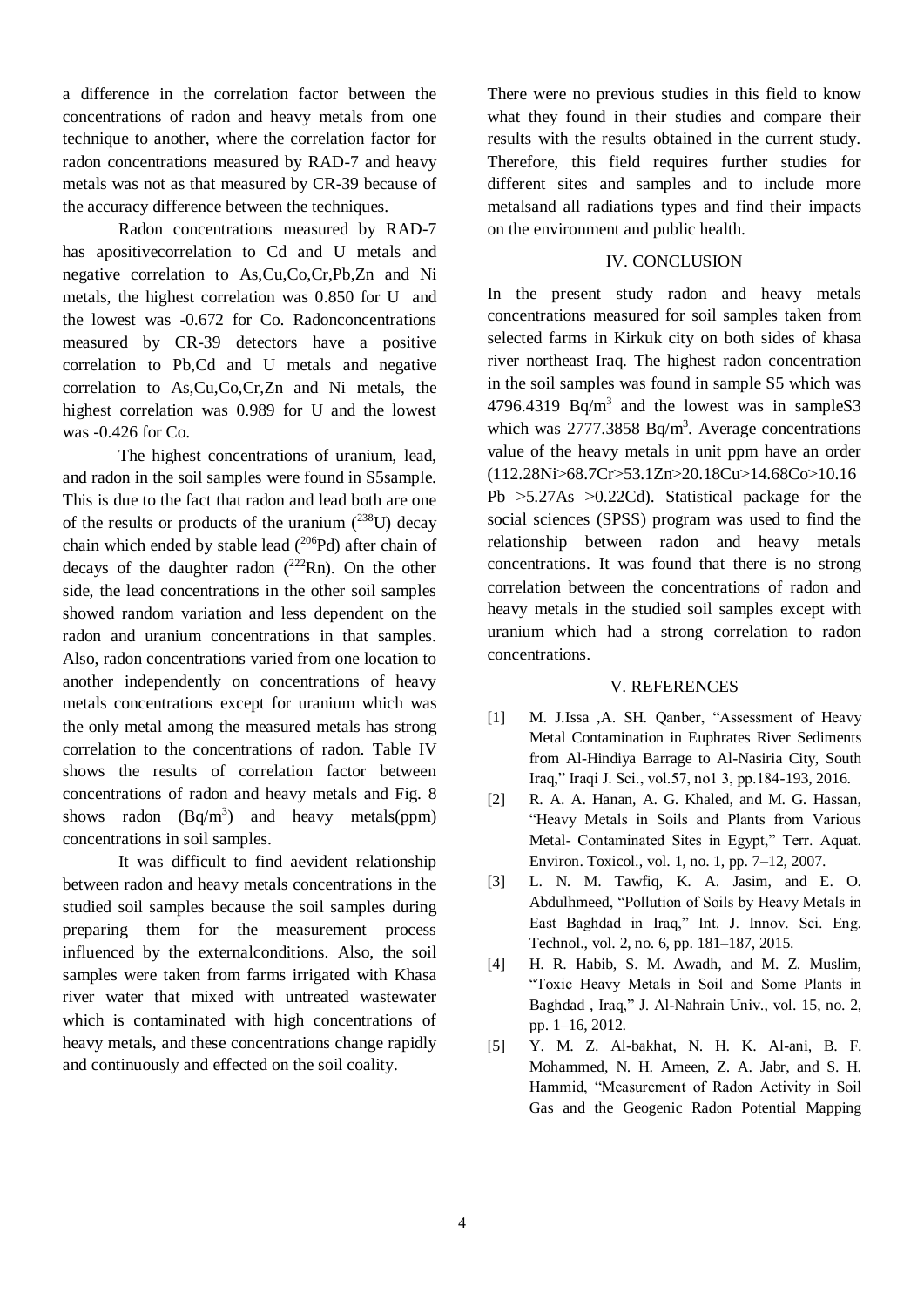Using RAD7 at Al-Tuwaitha Nuclear Site and the Surrounding Areas," Radiat. Sci. Technol., vol. 3, no. 3, pp. 29–34, 2017.

- [6] A. K. Hashim and E. J. Mohammed, "Measurement of Radon Concentration and the Effective Dose Rate in the Soil of the City of Karbala , Iraq," J. Radiat. Nucl. Appl., vol. 23, no. 1, pp. 17–23, 2016.
- [7] P. State, "Note Determination of 222Rn Level in Ground Water Using a RAD7 Detector in the Bathinda District of Punjab," Radiat. Prot. Dosimetry, vol. 156, no. 2, pp. 239–245, 2013.
- [8] N. F. Tawfiq, H. L. Mansour, and M. S. Karim, "Measurement of Radon Gas Concentrations in Tap Water Samples for Anbar Governorate by Using Nuclear Track Detector (CR-39)," Int. J. Recent Res. Rev., vol. VIII, no. 4, pp. 7–15, 2015.
- [9] M. Batsala et al, "inductively coupled plasma mass spectrometry (ICP-MS)," Int. J. Res. Pharm. Chem., vol. 2, no. 3, pp. 671–680, 2012.
- [10] W. J. Speelman, "Modelling and Measurement of Radon Diffusion Through Soil for Application on Mine Tailings Dams," Master´s Thesis, University of the Western Cape, South Africa, Dec, 2004.
- [11] H. H. Aziz, "A Study of Radon and Thoron Gases Release from Iraqi-Kurdistan Building Materials Using Passive and Active Methods," Master´s Thesis, , University of Salahaddin, Iraq, Apr, 2010.
- [12] S. K. Ezzulddin and H. H. Mansour, "Assessment of Radon Exposure in Erbil Drinking Water Resources," ZANCO J. Pure Appl. Sci., vol. 29, no. 4, pp. 184–195, 2017.
- [13] A. H. Ahmed, H. H. Mansour, S. K. Ezzulddin, and A. I. Samad, "Radon (222Rn) Content in Bottled Water of Kurdistan Region using Active and Passive Methods," Kirkuk Univ. J. /Scientific Stud., vol. 29, no. 3, pp. 152–159, 2017.
- [14] K. H. Abass, A. O. Muhsen, A. Mayyali, B. Y. Mohammed, and J. M. Hussien, "Measurement the Concentration of Radon Gas Emitted From Infant Powdered Milk Consumed in Iraq Using Nuclear Track Detector CR-39," J. Chem. Pharm. Sci., vol. 10, no. 2, pp. 906–909, 2017.
- [15] A. Panas et al., "Assessment of Rn and U Concentrations in the Soil of Qadafery , Kalar and Zarayan Located in Sulaimani Governorate of Kurdistan Region- Iraq," Am. J. Environ. Prot., vol. 4, no. 1, pp. 40–44, 2015.

| N <sub>0</sub> | Site Name                                           | Farm<br>code   | Sample<br>code  | Longitude         | Latitude          |
|----------------|-----------------------------------------------------|----------------|-----------------|-------------------|-------------------|
| 1              | Wahid athar                                         | F1             | S <sub>1</sub>  | $44^{\circ}22'04$ | 35°23' 51         |
| 2              | Domiz                                               | F <sub>2</sub> | S <sub>2</sub>  | 44°22'22          | $35^{\circ}24'06$ |
| 3              | In the frontasrawlmafqodinmosque                    | F <sub>3</sub> | S <sub>3</sub>  | 44°22'42          | $35^{\circ}24'20$ |
| $\overline{4}$ | Hay adan                                            | F4             | S <sub>4</sub>  | 44°22'50          | 35°24'38          |
| 5              | In front of rihab near khabbat bridge               | F <sub>5</sub> | S <sub>5</sub>  | 44°23'36          | 35°28'29          |
| 6              | Barot khana                                         | F <sub>6</sub> | S <sub>6</sub>  | 44°24'57          | 35°29'42          |
| 7              | Imam Qasim in front of Qazi Muhammad high school    | F7             | S7              | $44^{\circ}23'41$ | 35°28'39          |
| 8              | In front of Alsabor mosque                          | F8             | S <sub>8</sub>  | 44°23'21          | $35^{\circ}27'30$ |
| 9              | In front of Kirkuk Electricity Maintenance Division | F9             | S <sub>9</sub>  | 44°23'24          | 35°27'38          |
| 10             | Qasab khana near ALwilada bridge                    | F10            | S <sub>10</sub> | 44°23'21          | $35^{\circ}27'06$ |

Table I Names, codes, and coordinates of sampling sites in the study area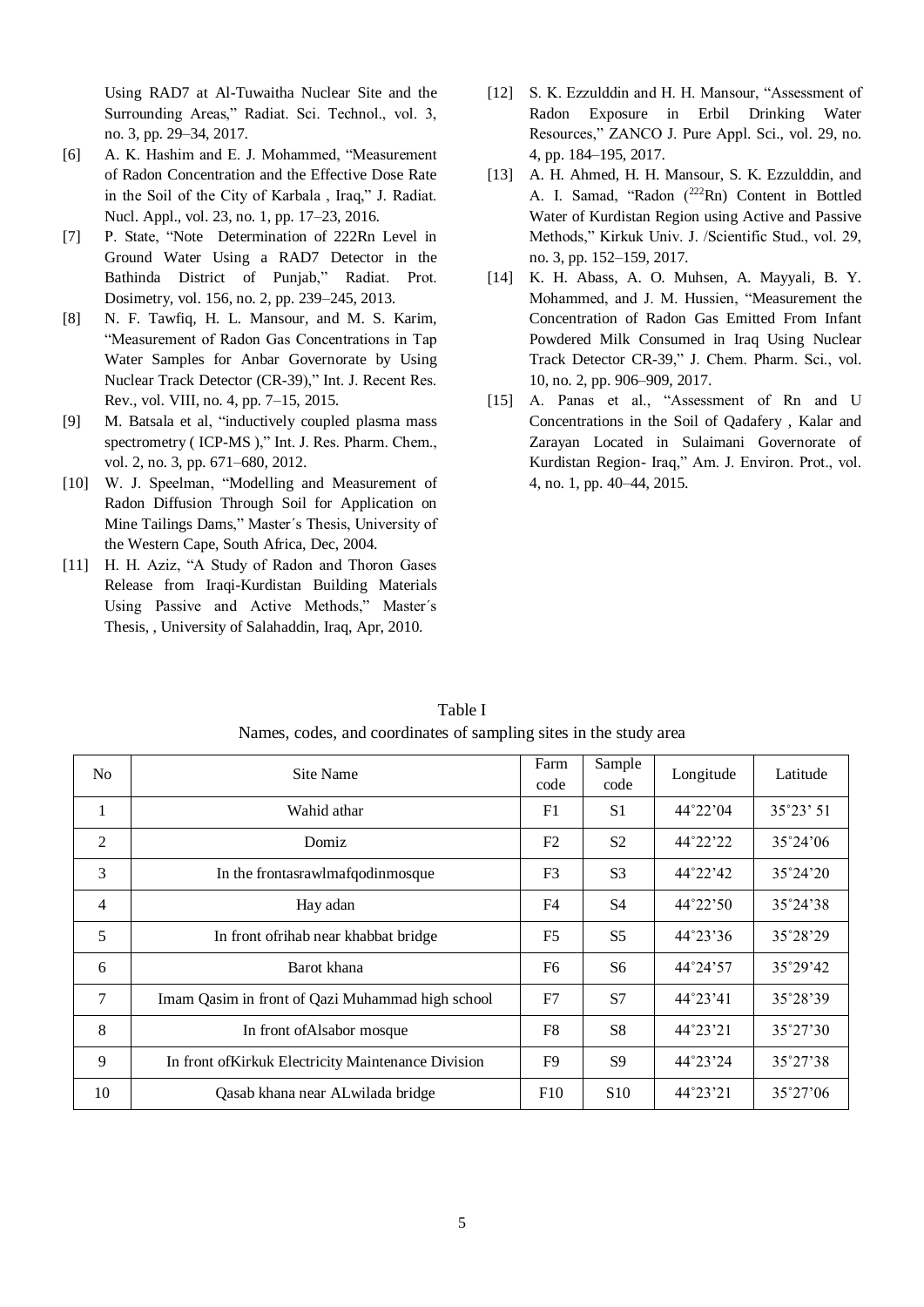## Table II

| Radon concentrations in airspace inside the irradiation cylinders $C_a^{222}Rn(Bq/m^3)$ measured by RAD-7 and CR-39, |
|----------------------------------------------------------------------------------------------------------------------|
| and concentrations of radon $C_s^{222}$ Rn (Bq/m <sup>3</sup> ) and uranium $C_s$ U(ppm) in the soil samples         |

| Farm code      | $C_a^{222}$ Rn Measured by<br>$RAD-7(Bq/m3)$ | $C_a^{222}$ Rn Measured by<br>$CR-39$ $(Bq/m^3)$ | $C_s^{222}$ Rn (Bq/m <sup>3</sup> ) | $CsU$ (ppm) |
|----------------|----------------------------------------------|--------------------------------------------------|-------------------------------------|-------------|
| F1             | 58.6                                         | 46.98                                            | 4544.9939                           | 0.364       |
| F2             | 25.2                                         | 24.56                                            | 2524.5224                           | 0.197       |
| F <sub>3</sub> | 33.5                                         | 27.02                                            | 2777.3858                           | 0.195       |
| F4             | 41.9                                         | 39.15                                            | 3787.371                            | 0.290       |
| F <sub>5</sub> | 50.2                                         | 41.21                                            | 4796.4319                           | 0.367       |
| F <sub>6</sub> | 25.1                                         | 26.03                                            | 3029.9876                           | 0.236       |
| F7             | 25.1                                         | 23.86                                            | 2425.9431                           | 0.192       |
| F8             | 33.5                                         | 34.71                                            | 4039.9834                           | 0.333       |
| F <sub>9</sub> | 33.5                                         | 33.93                                            | 3282.3882                           | 0.264       |
| F10            | 25.1                                         | 28.71                                            | 2777.496                            | 0.215       |
| Av             | 35.17                                        | 32.616                                           | 3398.65                             | 0.2653      |

Table III Heavy metals concentrations (ppm) in soil samples

| Farm code      | As   | Zn   | Cu    | Pb    | Co    | Cr   | Ni     | Cd   |
|----------------|------|------|-------|-------|-------|------|--------|------|
| F1             | 5.0  | 46   | 16.4  | 7.5   | 12.2  | 58   | 91.3   | 0.3  |
| F2             | 4.9  | 46   | 16.4  | 9.9   | 13.6  | 61   | 98.6   | 0.2  |
| F <sub>3</sub> | 6.3  | 48   | 20.4  | 7.5   | 14.4  | 73   | 106.8  | 0.3  |
| F4             | 5.2  | 44   | 17.6  | 8.2   | 12.5  | 62   | 96.8   | 0.2  |
| F <sub>5</sub> | 5.3  | 59   | 21.5  | 13.1  | 14.7  | 66   | 113.1  | 0.2  |
| F <sub>6</sub> | 5.0  | 61   | 21.6  | 9.1   | 15.6  | 73   | 124.5  | 0.2  |
| F7             | 5.1  | 55   | 21.4  | 11.0  | 16.7  | 73   | 124.9  | 0.2  |
| F8             | 5.4  | 55   | 22.1  | 11.0  | 15.9  | 76   | 124.6  | 0.2  |
| F <sub>9</sub> | 5.2  | 54   | 21.3  | 11.7  | 15.2  | 70   | 117.7  | 0.2  |
| F10            | 5.3  | 63   | 23.1  | 12.6  | 16.0  | 75   | 124.5  | 0.2  |
| Av             | 5.27 | 53.1 | 20.18 | 10.16 | 14.68 | 68.7 | 112.28 | 0.22 |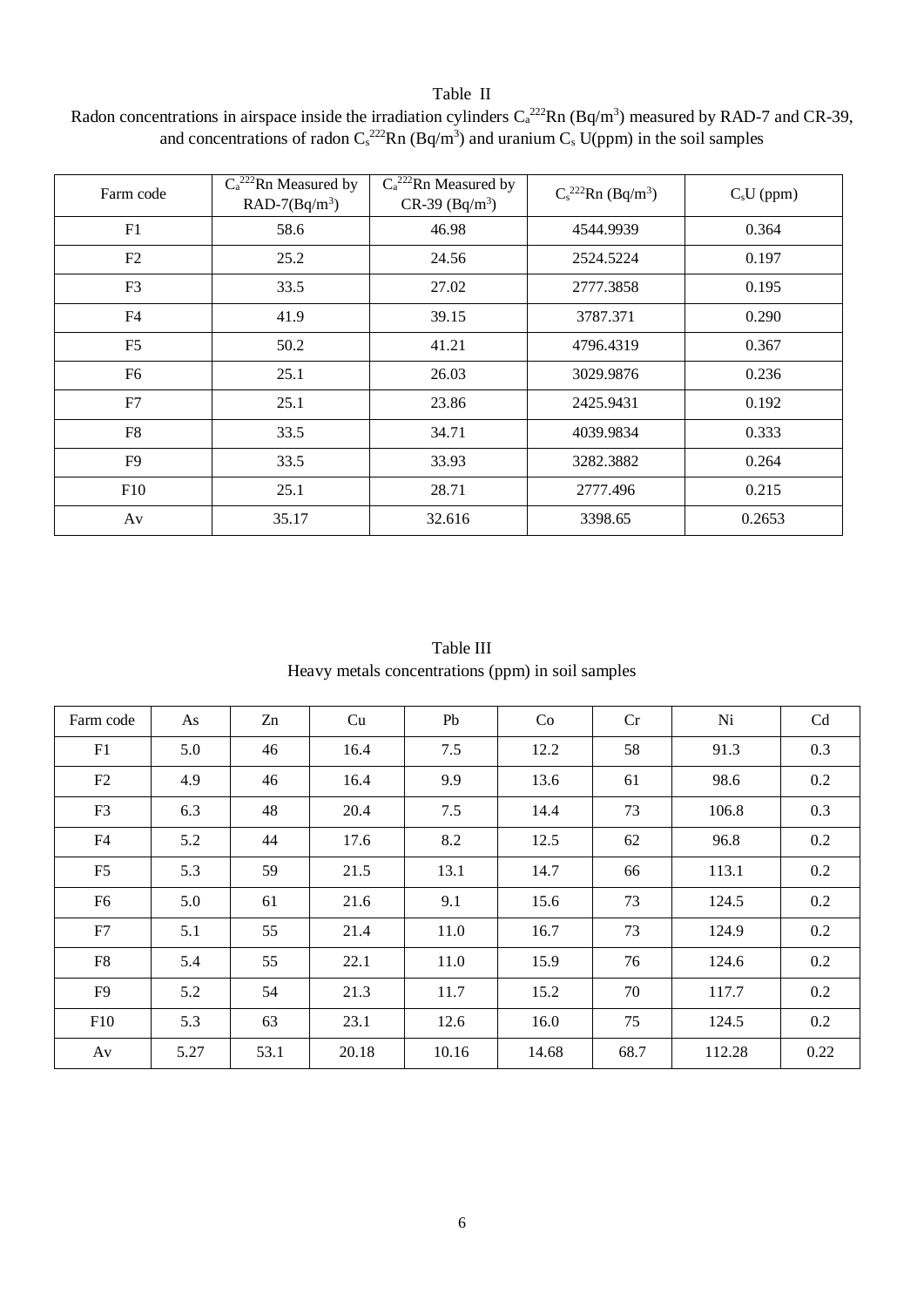Table IV

| Metals                                            | As       | Cu           | Pb        | Zn        | Co           | Cr        | Ni       | Cd    | $\mathbf{U}$ | $Rn*$    | $Rn**$ |
|---------------------------------------------------|----------|--------------|-----------|-----------|--------------|-----------|----------|-------|--------------|----------|--------|
| As                                                | 1        |              |           |           |              |           |          |       |              |          |        |
| Cu                                                | 0.291    | 1            |           |           |              |           |          |       |              |          |        |
| Pb                                                | $-0.204$ | $0.652*$     | 1         |           |              |           |          |       |              |          |        |
| Zn                                                | $-078$   | 877**        | $721*$    | 1         |              |           |          |       |              |          |        |
| Co                                                | 0.094    | $0.888^\ast$ | $0.637*$  | $0.799**$ | $\mathbf{1}$ |           |          |       |              |          |        |
| Cr                                                | 0.423    | $0.908**$    | 0.394     | $0.694*$  | $0.895**$    | 1         |          |       |              |          |        |
| Ni                                                | 0.050    | $0.934*$     | $0.636*$  | $0.866**$ | $0.972**$    | $0.906**$ | 1        |       |              |          |        |
| C <sub>d</sub>                                    | 0.508    | $-0.383$     | $-0.686*$ | $-0.475$  | $-0.481$     | $-0.261$  | $-0.534$ | -1    |              |          |        |
| U                                                 | $-0.181$ | $-0.138$     | 0.74      | $-0.53$   | $-0.383$     | $-0.380$  | $-0.259$ | 0.107 | 1            |          |        |
| $Rn*$                                             | $-0.008$ | $-0.426$     | $-0.235$  | $-0.368$  | $-0.672$ *   | $-0.633*$ | $-0.611$ | 0.490 | $0.850**$    | 1        |        |
| $Rn**$                                            | $-0.093$ | $-0.146$     | 0.040     | $-0.074$  | $-0.426$     | $-0.400$  | $-0.305$ | 0.162 | $0.989**$    | $0.887*$ | 1      |
| Rn*. Radon concentrations measured by RAD-7.      |          |              |           |           |              |           |          |       |              |          |        |
| Rn**. Radon concentrations measured by CR-39.     |          |              |           |           |              |           |          |       |              |          |        |
| *. Correlation is significant at the 0.05 level.  |          |              |           |           |              |           |          |       |              |          |        |
| **. Correlation is significant at the 0.01 level. |          |              |           |           |              |           |          |       |              |          |        |

The correlation factor between radon concentrations  $(Bq/m<sup>3</sup>)$  with heavy metals concentrations (ppm)



Fig. 3. The linear relation between CR-39 and RAD-7.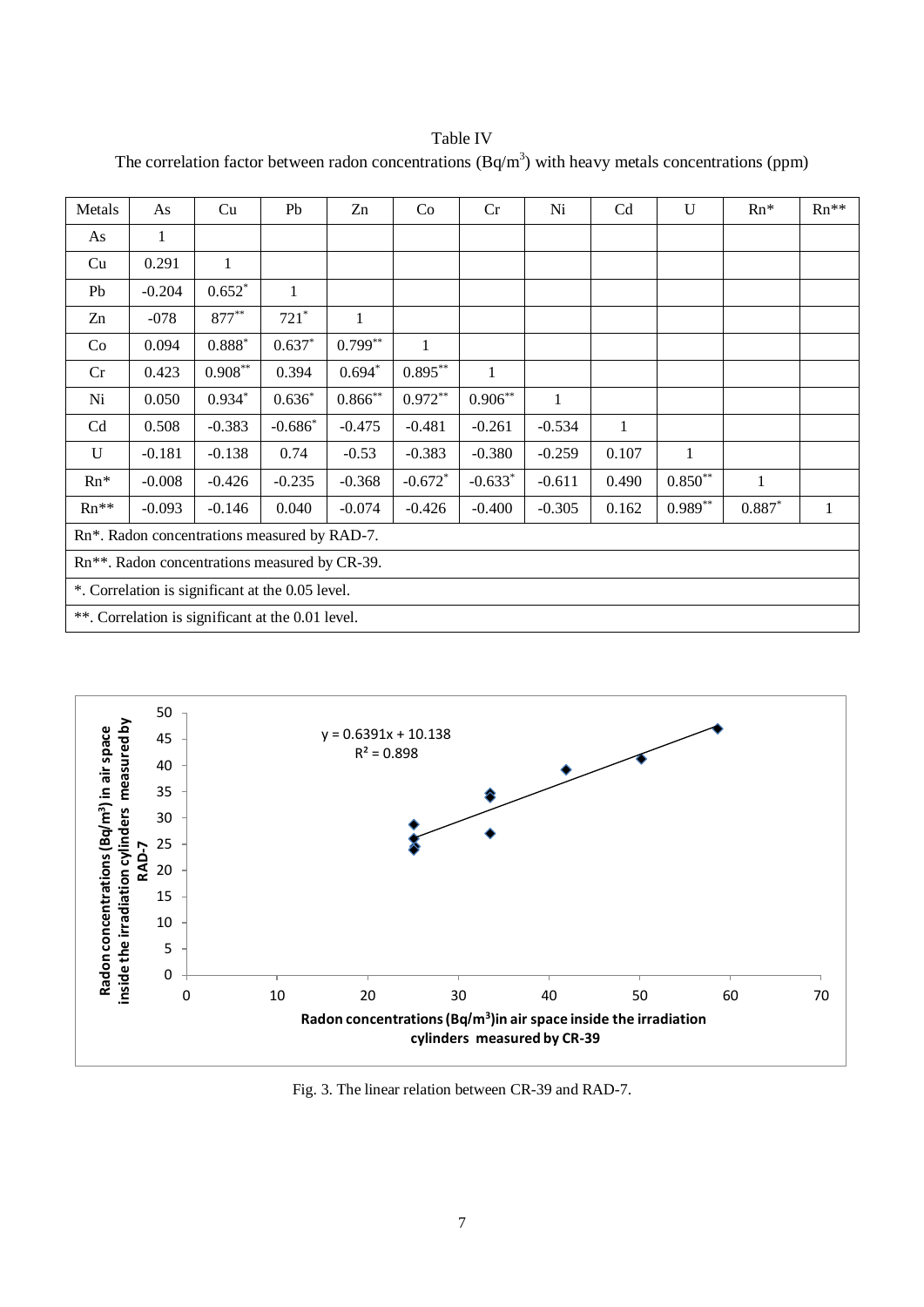

Fig. 4 .Radon concentrations  $(Bq/m^3)$  in airspace inside the irradiation cylinders measured by CR-39 and RAD7 in the soil samples



Fig. 5. Radon concentrations  $(Bq/m^3)$  in the soil samples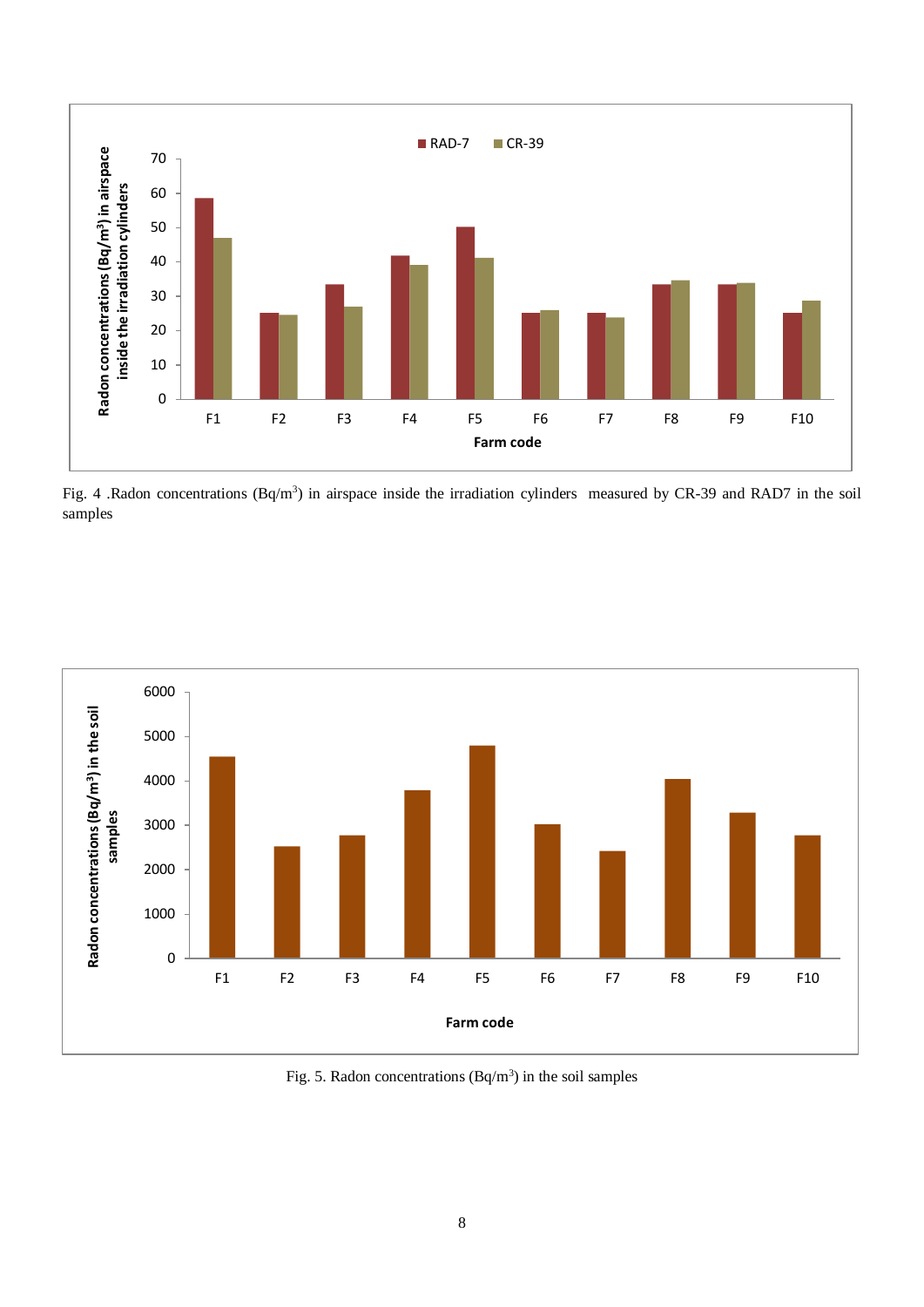

Fig. 6. Uranium concentrations (ppm) in the soil samples



Fig. 7.Heavy metals concentrations (ppm) in the soil samples